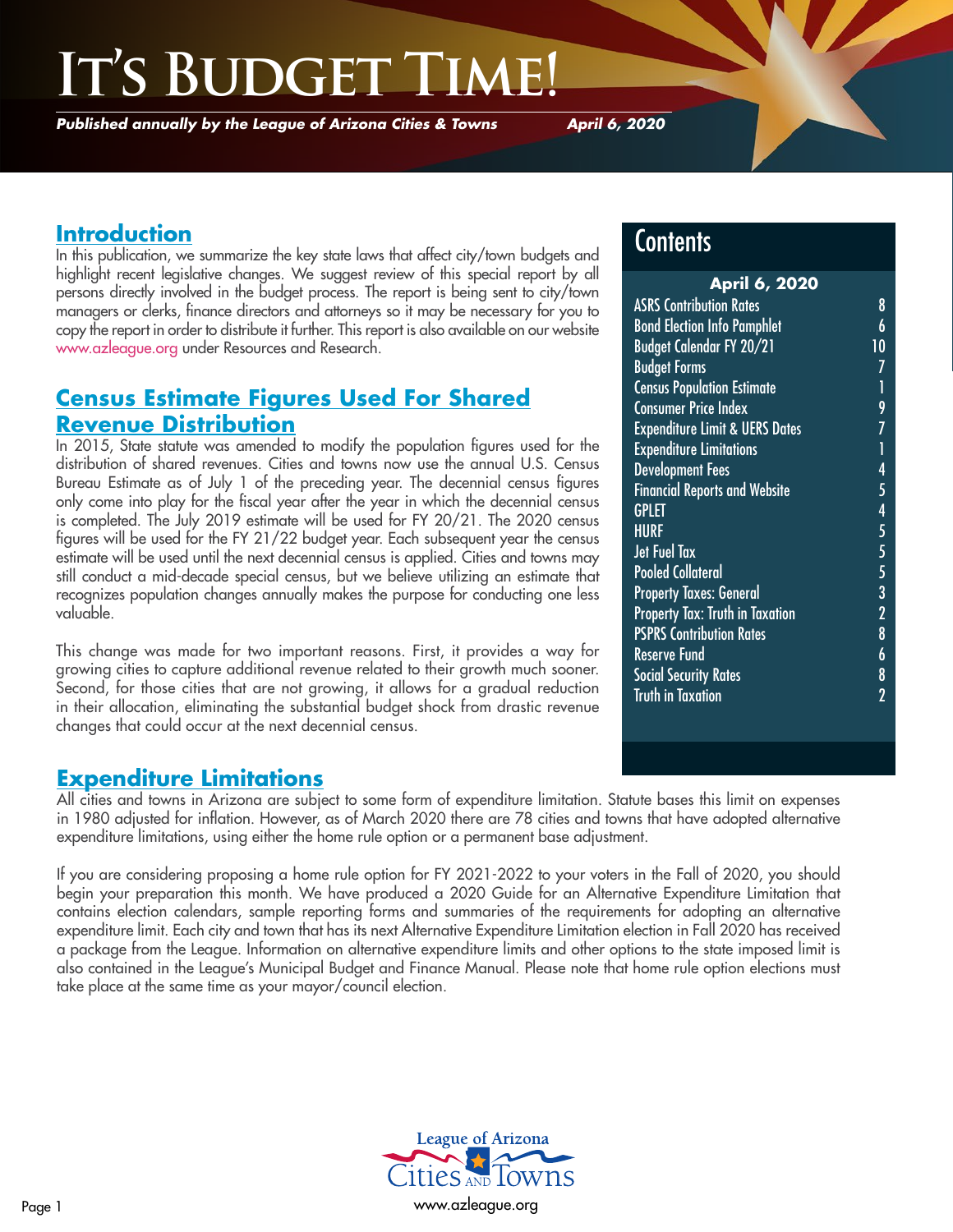# **IT'S BUDGET**

*Published annually by the League of Arizona Cities & Towns*

*April 6, 2020*

### **Property Tax: Truth in Taxation**

The law requires the county assessor, on or before February 10 of each year, to transmit to each city and town an estimate of the total net assessed valuation of the city or town, including new property added to the tax roll. On or before February 15 of the tax year, cities and towns must make the property values provided by the county assessor available for public inspection. If the proposed **primary tax levy amount**, excluding amounts attributable to new construction, is **greater** than the **levy amount in the previous year**, the city/town must go through the "truth in taxation" procedures. It is very important to note that it is the **levy amount and not the rate that triggers the truth in taxation procedures.**

If the proposed levy requires "truth in taxation," the city or town must publish a notice and press release concerning the increase and hold a public hearing. The following apply to these requirements:

- 1. The notice has to be published twice in a newspaper of general circulation in the city or town, in a location other than the classified or legal advertising section. The notice must be at least one-fourth page in size and shall be surrounded by a solid black border at least one-eighth inch in width. The headline of the notice must read "Truth in Taxation Hearing – Notification of Tax Increase" in at least eighteen point type and the text must be in substantially the same form as the statute. (A sample notice can be found in Exhibit H of the *Municipal Budget and Finance Manual*.)
- 2. The first publication must be at least fourteen but not more than twenty days before the date of the hearing. The second publication must be at least seven but not more than ten days before the hearing.
- 3. The city or town is also required to issue a press release with the same information that is included in the required notice.
- 4. The hearing must be held at least fourteen days before the adoption of the levy. The hearings for truth in taxation, the adoption of the levy, and the adoption of the budget may be combined into one hearing on or before the fourteenth day before the day on which it levies taxes, per A.R.S. §42-17104. The truth in taxation hearing must be held <u>before</u> the adoption of the final proposed budget.

#### **Important Budget Note: If your city or town is subject to Truth in Taxation this year, you must adopt your tentative budget before the statutory deadline of July 20 in order to meet deadline requirements for the publication of Truth in Taxation notices (see budget calendar at the end of this report).**

The law also provides that in lieu of publishing the notice, it may be mailed to all registered voters in the city or town at least ten but not more than twenty days before the hearing on the proposed levy. When the Tentative Budget is published in a newspaper of local circulation for two consecutive weeks, besides the revenue and expenditure summaries outlined in the Budget and Finance Manual, it must also include truth in taxation calculations and primary and secondary property tax levies. Along with publication of the tentative budget summary as outlined, notices of the final budget adoption meeting and the public hearing to hear taxpayers on any proposed expenditure or tax levy should also be published.

It also requires that a **roll call vote** be taken on the matter of adoption of the primary property tax levy if an increase is proposed. If the proposed levy, exclusive of increased property taxes received from new construction, constitutes an increase over the preceding tax year's levy by fifteen percent or more, the motion to levy the increased property taxes must be approved by a unanimous roll call vote of the District Board. Following the public hearing, **the city or town must, within three days of the hearing, mail a copy of the truth in taxation notice, a statement of its publication or mailing and the result of the council's vote to the property tax oversight commission.**

Property Tax Oversight Commission Arizona Department of Revenue 1600 West Monroe Phoenix, Arizona 85007 Attn: Office of Economic Research and Analysis



Page 2 [www.azleague.org](http://www.azleague.org)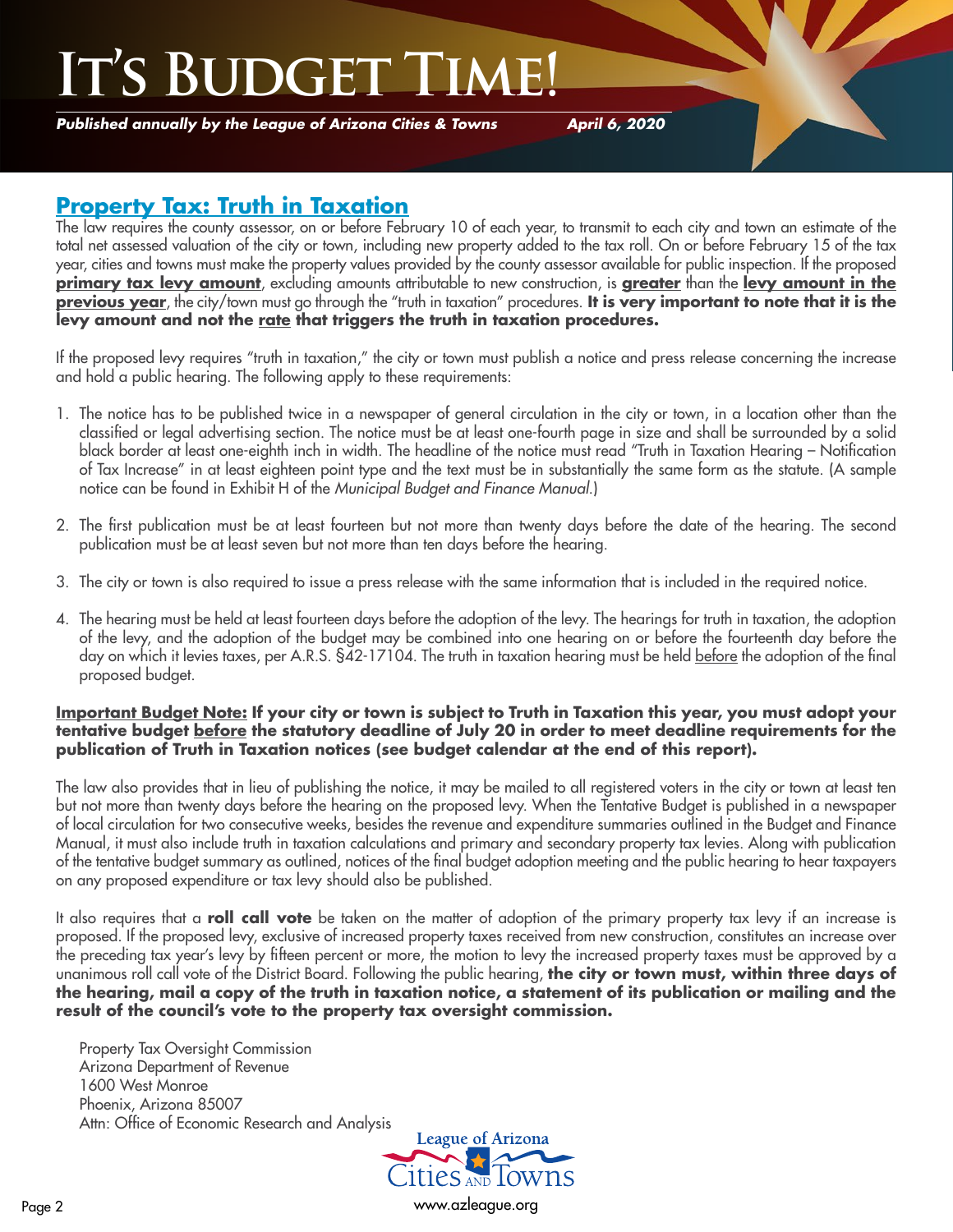## I'S BUDGET

*Published annually by the League of Arizona Cities & Towns*

*April 6, 2020*

Both the hearing and the notice can be combined with the regular budget notices. **To reiterate, even if a city/town primary property tax rate remains the same but your levy increases by more than what is attributable to new construction, perhaps because of an increase in assessed valuation, that city or town must follow "truth in taxation" notification procedures.**

## **Property Taxes: General**

#### **Primary Property Tax Levy**

You should have received a final levy limit worksheet on or before February 10, showing the city or town levy limit from the county assessor. A copy of the worksheet is sent to each city and town levying a tax, as well as the Commission. **The city or town must have notified the Commission in writing within ten days as to whether it agreed or disagreed with the levy limit listed on the worksheet. If you failed to notify the Commission, they presumed you agreed with the limit.**

In addition to this requirement, in early July the PTOC will request the amount of total actual property tax collections from the prior year and collections from property which was added to the rolls as escaped property in the prior year. This information is necessary for the PTOC to properly review the levy limit calculations.

If you find that your collections exceed your allowable levy for last year, there is an Attorney General's opinion (86-031) which has been interpreted to mean a city or town can offset the amount of involuntary tort judgments which they paid during a tax year against any excess property tax collections. In other words, such judgments can reduce the amount you may have to subtract from your allowable levy due to excess tax collections. To take advantage of this option, you must submit to the PTOC by the first Monday in July a copy of the court order or settlement agreement of the involuntary tort judgment and the minutes of the council meeting at which payment was approved.

The PTOC will again review the primary property tax levy of each city and town. Notice of any violation of the levy limit will be sent by September 15. You then have until October 1st to request a hearing before the PTOC. Disputes with PTOC hearing decisions may be appealed to the superior court.

#### **Secondary Property Tax Levy**

State law allows the annual levy for a secondary property tax to include projected payments of principal and interest on new debt planned for the ensuing year as well as principal and interest for current obligations, a reasonable delinquency factor and an amount necessary to correct prior year errors or shortages in the levy. Statute requires the secondary property tax levy of a city or town to be net of all cash remaining from the prior year, except for 10% of the annual payments of principal and interest in the current fiscal year.

#### **Prohibited Fee**

Except for a municipality that adopted an ordinance requiring property owners to obtain fire prevention and control services before December 31, 2013, and except as provided in Title 9 and Titles 35 and 42, a municipality may not levy or assess a municipality-wide tax or fee against property owners based on the size or value of the owner's real property or improvements to real property for any public service provided by the municipality. (A.R.S. §9-499.17)

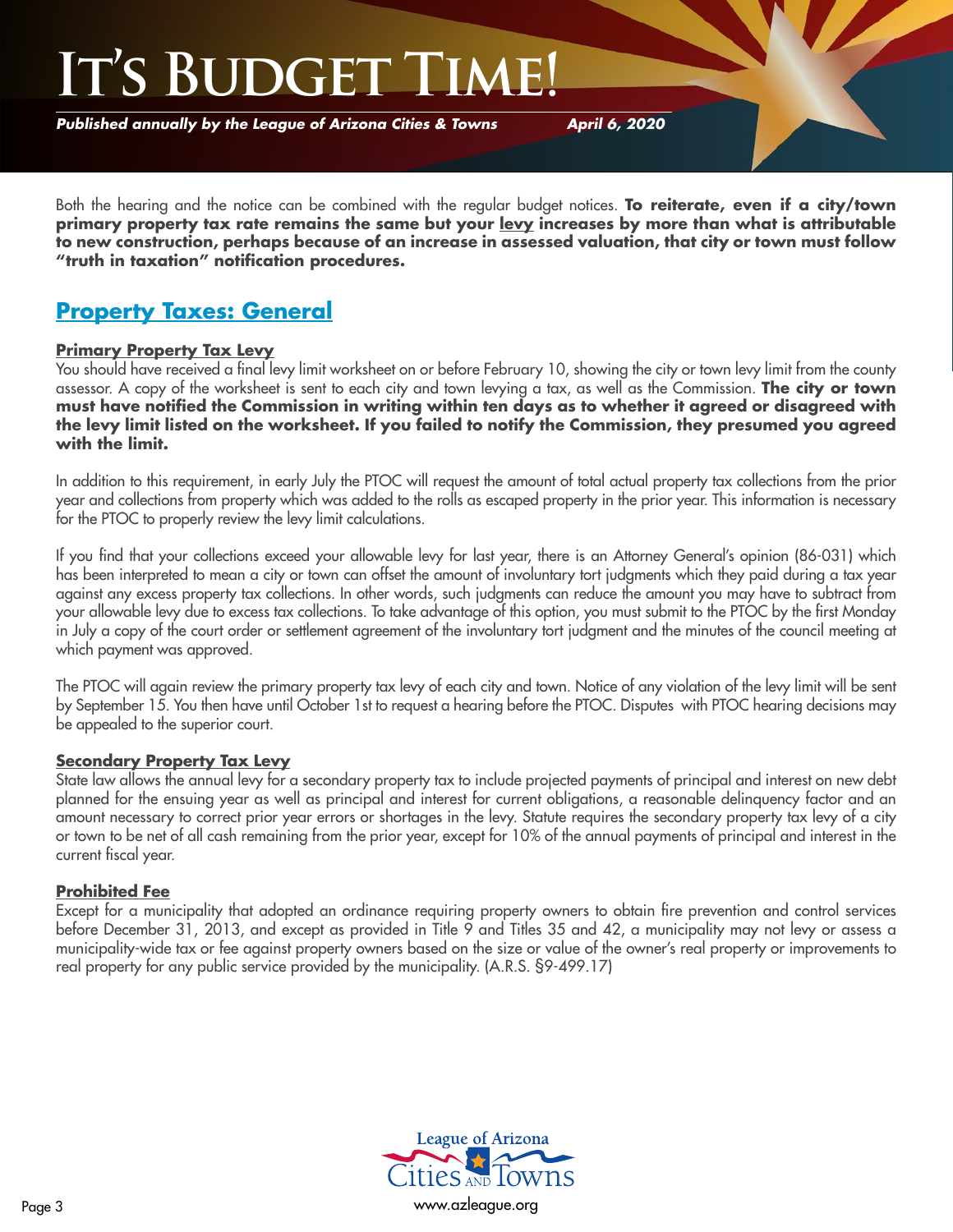# **IS BUDGET**

*Published annually by the League of Arizona Cities & Towns*

*April 6, 2020*

### **Government Property Lease Excise Tax (GPLET)**

The Government Property Lease Excise Tax (GPLET) applies to buildings which are owned by a city, town or county, but leased by a private party and occupied and used for commercial or industrial purposes. This tax is the successor to the tax on possessory interests which was repealed in 1995. Counties must administer and collect the excise tax, and distribute the revenues to the county, city, school district(s) and community college district, according to a percentage distribution formula.

In 2010 significant changes were made to many key aspects of GPLET leases. GPLET leases entered into within 10 years after a development agreement, ordinance or resolution that was approved by the governing body prior to June 1, 2010 are grandfathered in and remain subject to the statute in place prior to these changes. For all other leases, the most significant changes included: government lessors can only abate the GPLET tax for up to 8 years for a property that is located in a central business district; modifications to the definition of a central business district; and new transparency requirements for government lessors in conjunction with the Department of Revenue (DOR). For a more in-depth explanation of GPLET, please see the *Municipal Budget and Finance Manual*.

### **Development Impact Fees**

A.R.S. §9-463.05 governs municipal development fees, including requirements for infrastructure improvement plans and fee studies. The statute prescribes that a municipality may assess development fees to offset costs associated with providing certain necessary public services to new development. These development fees must be: proportionate to the burden imposed on the municipality; based on items contained in a community's Infrastructure Improvements Plan (IIP); and calculated using a fee study conducted by a qualified professional.

The law places limits on the items defined as "necessary public services" for which impact fees can be assessed. Certain categories of impact fees were prohibited as of January 1, 2012. The law requires municipalities to have new IIPs and new fee studies adopted in order to impose impact fees. The League model ordinance can be used as a guideline for compliance with the provisions of this law. To view the model ordinance, please [click here](http://az-lact.civicplus.com/DocumentCenter/View/1708).

For cities and towns that adopted development impact fees in 2014 or later, if an advisory committee was not appointed then a biennial audit is required. The biennial audit of the municipality's land use assumptions, infrastructure improvements plan and development fees shall be conducted by one or more qualified professionals who are not employees or officials of the municipality and who did not prepare the infrastructure improvements plan. The audit shall review the progress of the infrastructure improvements plan, including the collection and expenditures of development fees for each project in the plan, and evaluate any inequities in implementing the plan or imposing the development fee. The municipality shall post the findings of the audit on the municipality's website or the website of an association of cities and towns if the municipality does not have a website and shall conduct a public hearing on the audit within sixty days of the release of the audit to the public.

## **Highway User Revenue Fund (HURF)**

Since 2018, the state budget has included permanent funding for the Arizona Department of Public Safety (DPS), eliminating the long-standing sweep of HURF funds. It is expected that this level of funding for DPS will be maintained in the current budget, precluding the need for any HURF sweeps.

**As a reminder, according to A.R.S. §9-481, an audit report must include a "determination" that HURF and any other dedicated state transportation revenues are being used solely for their authorized transportation purposes. We recommend that it be a written affirmation provided in your audit.**

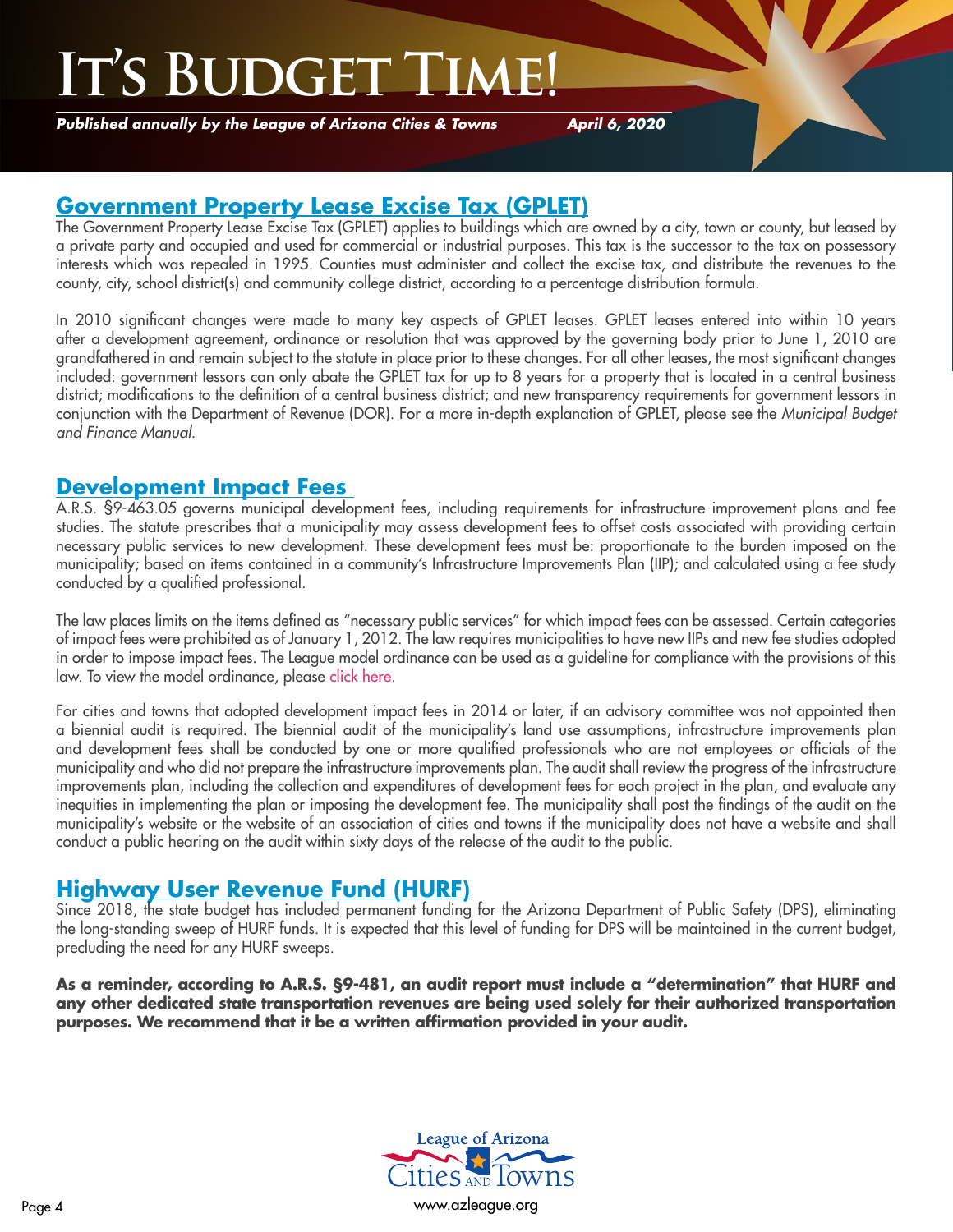*Published annually by the League of Arizona Cities & Towns*

*April 6, 2020*

State law specifically prohibits the use of HURF monies on law enforcement or the administration of traffic safety programs. It also gives the Auditor General authority upon request of the Joint Legislative Audit Committee to conduct performance audits on cities and towns receiving HURF monies and it establishes penalties for those jurisdictions that violate the HURF requirements. If you have any questions about your particular city or town HURF distribution, you may contact Brad Steen with the Fiscal Planning Division of the Arizona Department of Transportation at (602) 712-4637.

## **Jet Fuel Tax**

Effective December 1, 2017, all revenues generated by a jet fuel excise tax must be segregated into a separate account for the exclusive expenditure for capital or operating costs at the airport, the airport system, or other local airport facilities owned or operated by the municipality.

## **Financial Reports and Website Requirements**

#### **City / Town Website**

Since 2013, cities and towns with a population over 2,500 are required to establish and maintain an official Internet website that is accessible to the public at no cost. Each local government website must have available comprehensive reports detailing all revenues and expenditures over \$5,000. Previously, only reports on expenditures were required. The League continues to work with the Department of Administration on compliance with this requirement, through their website, [openbooks.az.gov.](http://openbooks.az.gov)

State law allows municipalities to satisfy this requirement by posting a Comprehensive Annual Financial Report (CAFR) that has received a certificate of achievement for excellence in financial reporting by the Governmental Finance Officers Association (GFOA) to their website. The CAFR must be produced by a certified public accountant or a licensed public accountant who is not an employee of the local government. The report must be in accordance with generally accepted auditing standards and contain financial statements that are in conformity with generally accepted accounting principles. Therefore, municipalities must determine whether to pursue GFOA certification for their CAFR to comply with the statute or post the CAFR and provide the required expenditure and revenue information.

#### **Publication of Local Budgets and Audited Financial Statements**

Additionally, municipalities must prominently post on their websites both the adopted tentative budgets and the adopted final budgets for the last five years. (The posted tentative and adopted final budgets posted must be the auditor general forms.) These documents must be posted within seven business days of their final adoption. State law requires that audited financial statements must be posted no later than seven business days after the date of filing the financial statements with the auditor general and must also remain on the website for at least five years. The League also recommends posting the AELR report. If the financial statements are not filed on time, the city shall post a form prescribed by the Auditor General stating the financial statements are pending, the reasons for the delay, and estimated date of completion; this form must also be filed with the Auditor General, Speaker of the House, and President of the Senate. If the financial statements for a city or town are not completed and filed on or before the adoption of the city or town budget in the subsequent fiscal year, the governing body shall include a form, as prescribed by the auditor general, in the published budget in the subsequent fiscal year stating that the financial statements required to be filed with the auditor general pursuant to section 41-1279.07 are pending, the reasons for the delay and the estimated date of completion.

#### **Bonded Indebtedness Report**

**The bonded indebtedness report now needs to be filed with the Arizona Department of Administration instead of the State Treasurer's Office. The reporting requirements are unchanged.**

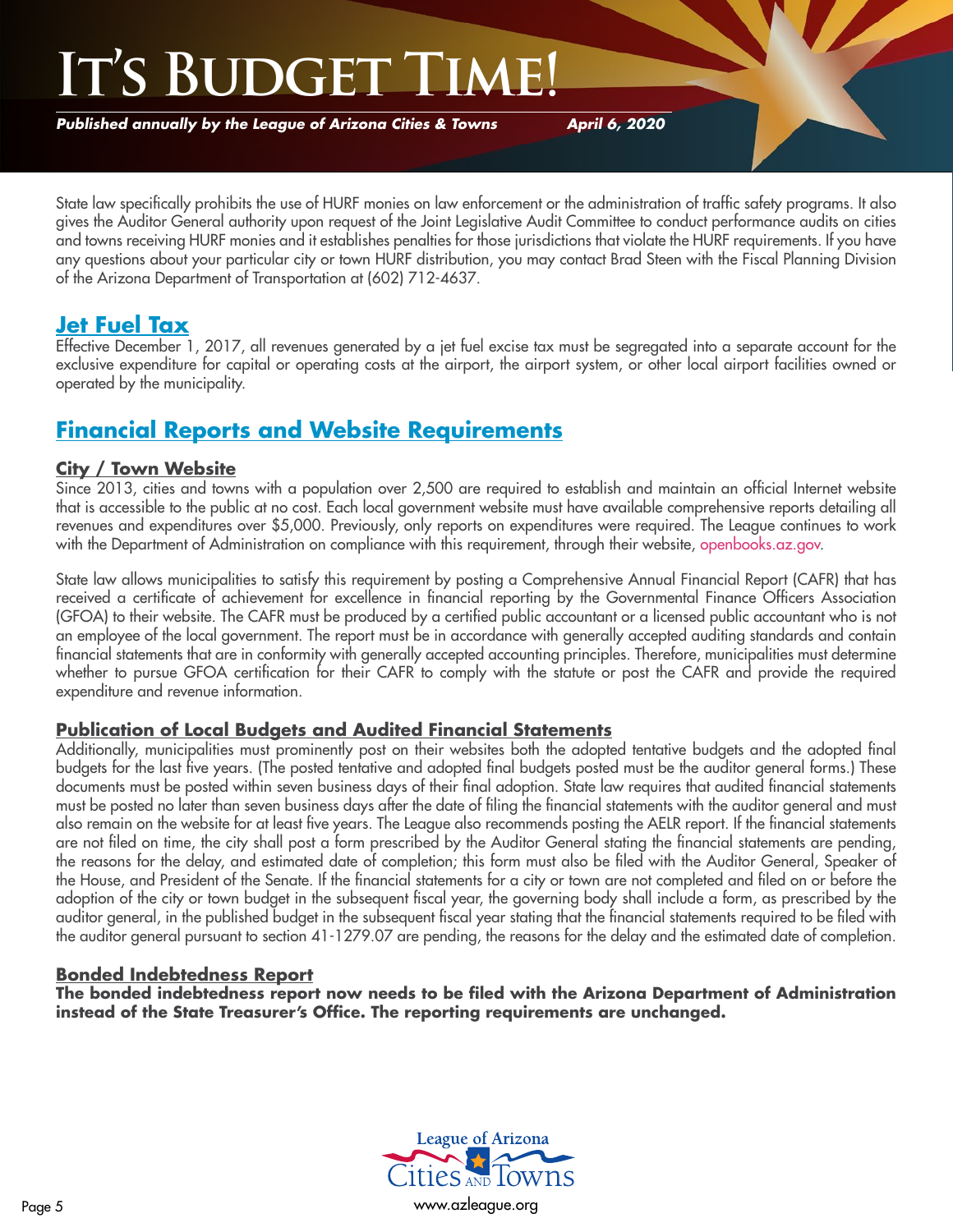*Published annually by the League of Arizona Cities & Towns*

*April 6, 2020*

#### **Reporting Requirements for New Taxes or Fees**

Statute requires a municipality to prepare a schedule and written report if proposing to levy or assess any new or increased tax or fee, with specific exceptions for development impact fees, water and wastewater rates, registration based classes and programs, court fees established per law, fees for public housing, and other fees set by State or Federal law. It further requires the municipality to post the report on its website and utilize social media to advertise proposed changes. For more information on the preparation of this report, see Appendix J in the League's Budget and Finance Manual.

A municipality that chooses to levy or assess any new or increased taxes or fees must provide written notice of the change at least 60 days before the date the proposed tax or fee is approved on the municipality's homepage of its website. This requirement does not apply to development impact fees, water and wastewater rates or components as well as some other specific exclusions listed in A.R.S. §9-499.15(F).

#### **Property Tax Levy Report**

Cities and towns preparing to have a public hearing on a property tax levy must publish a report that includes estimates of both expenditures and revenues related to the levy. This report must be published in a newspaper, on the city or town's website, and made available at libraries and administrative offices. The newspaper publication must also include a physical address for the library and the city or town website address. If a municipality's **rate** is set to increase, the city or town must provide 60-days' notice on its website.

#### **Residential Rental Tax**

Municipalities are prohibited from imposing or increasing transaction privilege taxes on the rental of residential property unless the increase is approved by the voters at a regular municipal election.

#### **Communication Relating to Elected Officials**

All expenditures for communications that promote an individual elected public official that include the official's name or physical likeness must now be reported to the Arizona Department of Administration (ADOA). Communications required by statute, ordinance or rule, and activities conducted in the normal course of the local government's operations are exempt from this reporting requirement.

#### **Process for Adopting New Water Rates**

Statute prohibits a municipality from assessing or collecting fees on new water or wastewater service for the purpose of recovering the cost of acquiring a public or private water or wastewater utility. Current law also requires a written report when increasing water or wastewater fees, including cash flow projections showing anticipated revenues from residential and nonresidential customers and the overall expenses for providing the services. This report and the cash flow projections must be posted on the municipality's website when the council adopts a notice of intent to increase rates. A public hearing on the proposed rate increase must occur at least 60 days after the notice of intent is adopted.

### **Informational Pamphlet Required for Bond Elections**

Current law requires that an informational pamphlet be issued in connection with bond elections. The pamphlet must provide examples of how the bond will impact the taxes for a \$250,000 home, a \$1 million commercial property and on agricultural property valued at \$100,000. This would also include a publicity pamphlet for the establishment of a new primary property tax levy.

### **Municipal Improvement Districts Reserve Fund**

Cities and towns may create reserve funds to be used for municipal improvement districts financing using the proceeds of special assessment lien bonds. For questions relating to this new fund, please contact your financial advisor.

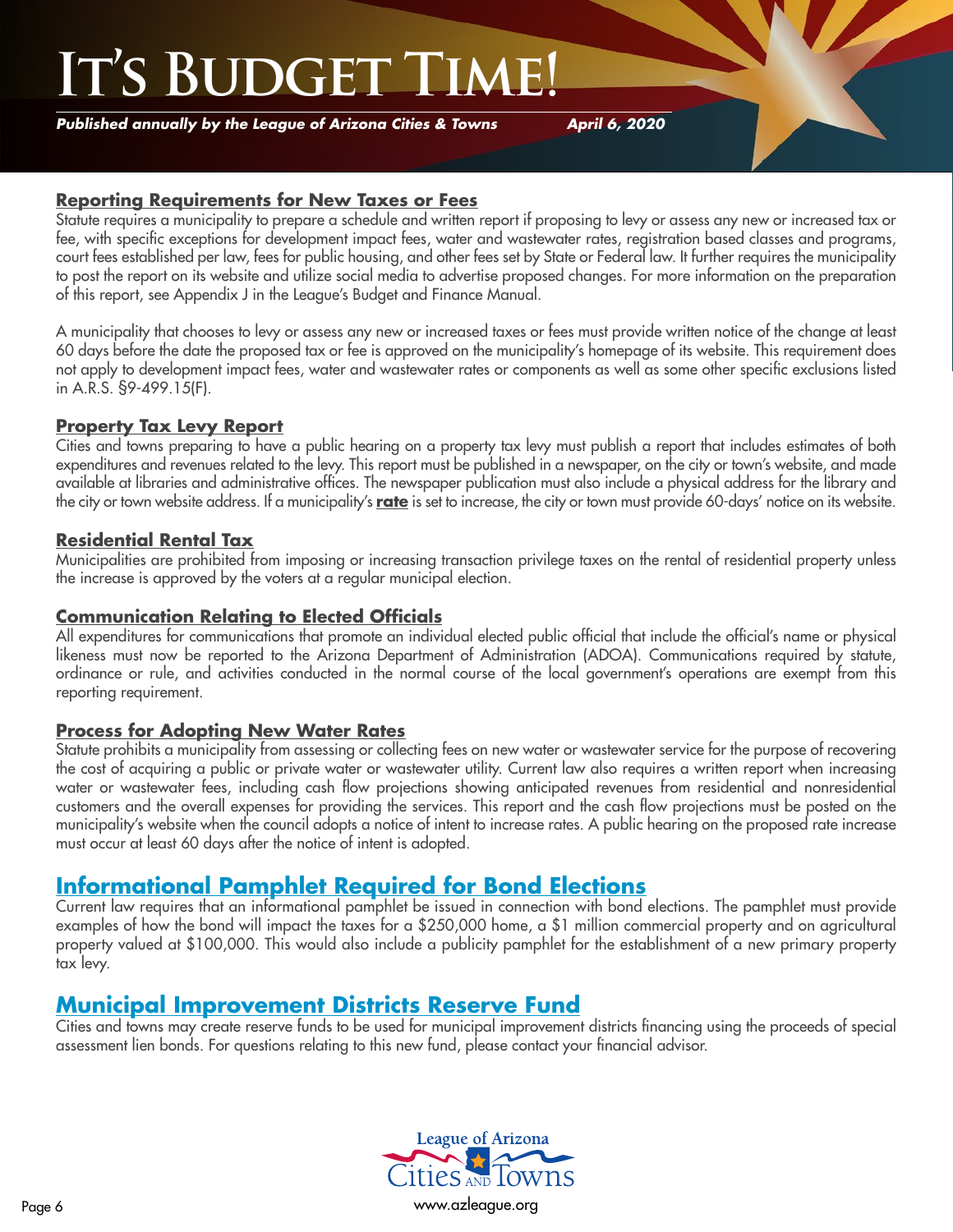*Published annually by the League of Arizona Cities & Towns*

*April 6, 2020*

## **The Uniform Expenditure Reporting System (UERS)**

The UERS report must be filed by all cities and towns no later than nine months after the end of the fiscal year. This requirement applies even if you have adopted an alternative to the state imposed expenditure limitation. The UERS report actually consists of three reports: (1) an annual expenditure limitation report; (2) a financial statement (performed when audits are done) and (3) a reconciliation report (reconciling total expenditures reported in the expenditure limitation report to total expenditures reported in the financial statement). Figures used in these reports are to be audited figures. **Since the deadline to file was lengthened to nine months, the Auditor General's Office is no longer authorized to grant extensions.** The League is recommending the posting of the UERS report along with the Audited Financial statements. **Statutes require each city and town provide the Auditor General with the name of the chief fiscal officer of the community by July 31 of each year, even if the chief fiscal officer did not change. The chief fiscal officer is responsible for filing the UERS report.**

## **Expenditure Limit and UERS Dates**

| <b>DATE</b> | <b>EVENT</b>                                                                                               |
|-------------|------------------------------------------------------------------------------------------------------------|
| February 1  | Economic Estimates Commission (EEC) notifies cities and towns of their estimated expenditure limitation.   |
| March 31    | Reports required by UERS must be submitted to the Auditor General.                                         |
| April 1     | EEC determines the actual expenditure limitation for the coming fiscal year and notifies the city or town. |
| July 31     | Provide name of chief fiscal officer to the Auditor General.                                               |

### **WIFA**

The Water Infrastructure Finance Authority (WIFA) is charged with helping communities develop necessary water and wastewater infrastructure. For information on programs offered by WIFA please contact Melanie Ford at mford@azwifa.gov or (602) 364-1321.

### **Budget Forms**

The Auditor General's office have budget forms posted to their website and they have not changed from last fiscal year. For budget form questions, please contact Megan Smith at (602)553-0333 or asd@azauditor.gov. **(The Auditor General's Office has informed us that it is not necessary for you to send in a copy of your budgets to their office.)** Note: Prompt attention should be given to the accurate completion of the forms due to state law that requires the forms to be posted on a municipality's website.

### **Public Deposits and Pooled Collateral**

The Statewide Collateral Pool Administrator has been placed in the Office of the State Treasurer. The Administrator has the responsibility to prescribe and enforce policies that fix the terms and conditions under which uninsured public deposits must be secured by collateral. Uninsured public deposits required to be secured by collateral must be deposited in an eligible depository; however, the City of Phoenix, with a written notice to the Administrator, is exempt because it is a chartered city with a population of over a million people. An eligible depository is prohibited from accepting any public deposit without the required collateral being deposited with a qualified escrow agent or the Administrator. The required collateral must be 102 percent of public deposits, less any applicable deposit insurance, and must be valued at current market value.

The legislation also established procedures for payment of losses and civil penalties for noncompliance. The Administrator is required to annually assess a fee on every eligible depository. The list of acceptable collateral that an eligible depository of uninsured public monies is required to deliver is expanded to include letters of credit issued by a federal home loan bank that have been delivered to the Administrator and meet other specified requirements.



Page 7 [www.azleague.org](http://www.azleague.org)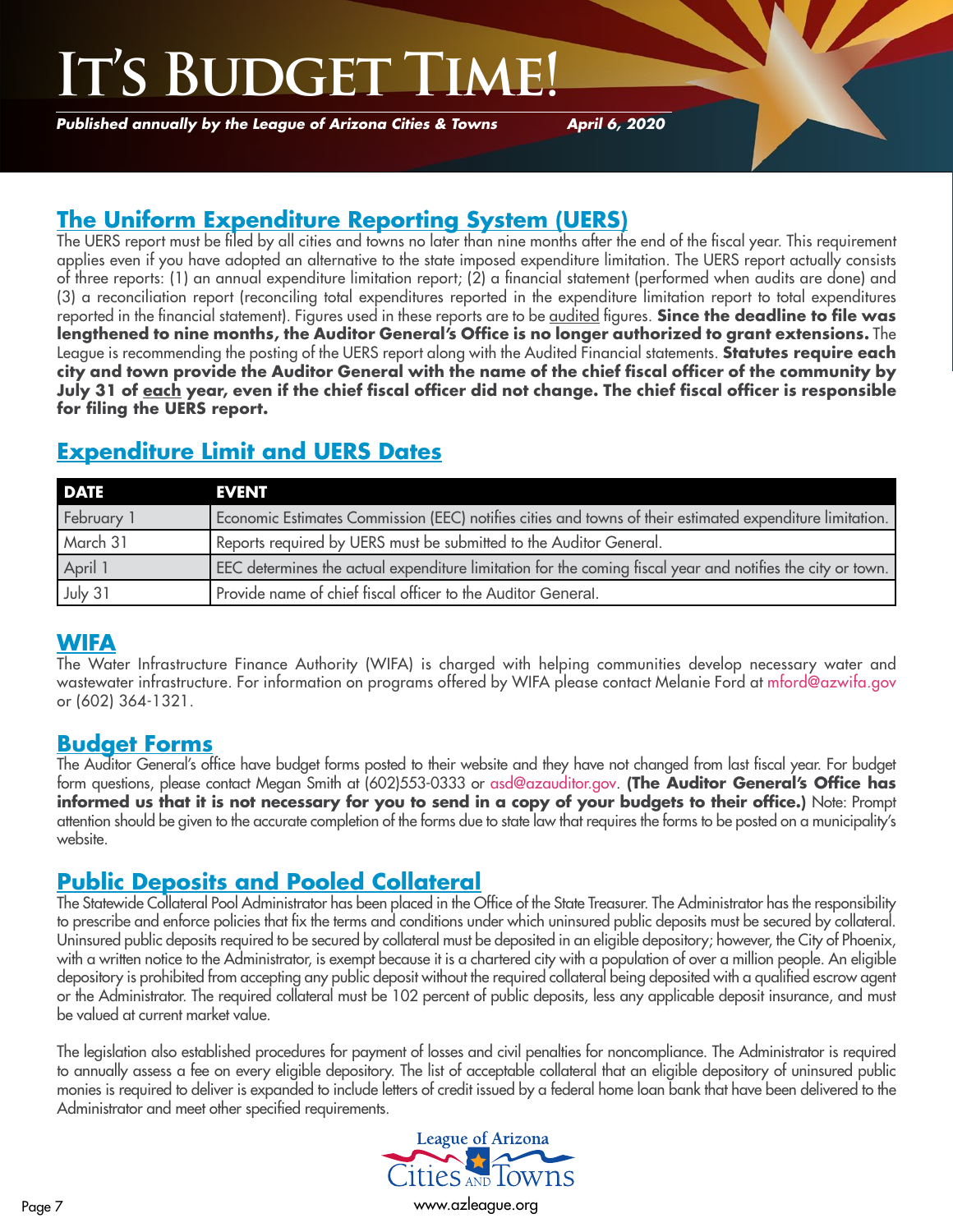# **IS BUDGET**

*Published annually by the League of Arizona Cities & Towns*

*April 6, 2020*

## **Social Security Rates**

Contributions to Social Security are divided into two segments - old age and survivor benefits, and Medicare. The current contribution rate for the first segment is 6.2% for employees and 6.2% for employers, on the first \$137,700 of salary. The contribution rate for the second segment is 1.45% and there is no maximum salary threshold. As in 2019, wages paid in excess of \$200,000 in 2020 will be subject to an extra 0.9% Medicare tax withholding that will only be withheld from employees' wages, as employers do not pay the extra tax. These rates are current through calendar year 2020.

### **ASRS Contribution Rate**

For those of you in the state retirement system, the contribution rate for FY 20/21 is a 50/50 split: Employees must contribute 12.04% for retirement and 0.18% for long-term disability for a total of 12.22%; and employers contribute 12.04% and 0.18%, for a total of 12.22% respectively.

Additionally, state law requires ASRS to administer an Alternate Contribution Rate (ACR) to ASRS participating employers that employ ASRS retirees who return to work. The law requires that an ACR be charged to and paid for by the employer, which applies to all ASRS retirees who return to work for an ASRS employer regardless of early or normal retirement status, and regardless of the number of hours worked in a pay period. For Fiscal Year 20/21 beginning July 1, 2020, the ACR will be 10.21%.

### **PSPRS Contribution Rate**

Employer contribution rates for FY20/21 can be found on page A-2 of each individual valuation available on the PSPRS website (<https://members2.psprs.com/Estimators/actuarials.aspx>). Following the court's decision in *Hall v. EORP* in June 2017 and the PSPRS Boards decision not to further pursue litigation and give the *Parker v. PSPRS* the same treatment from the courts, the employee contribution rate will remain at 11.65% for Tiers 1 and 2. contribution rate will remain at 11.65% for Tiers 1 and 2.

Employee and employer contribution rates for Tier 3 employees, those who began employment after July 1, 2017, are updated on an annual basis and can be found on page A-3 of your individual actuarial valuation.

If a retired PSPRS member returns to work in a PSPRS covered position, the employer is required to pay an alternate contribution rate (ACR). The ACR is based on your individual rates and can also be found on page A-2 of your valuation. The ACR will be determined annually by the actuary and will cover the unfunded liability portion of the total contribution, except that the ACR will have an 8% minimum contribution.

Using the index will allow you to compare budget items from previous years by adjusting for inflation. To convert any amount from a prior year to FY 19-20 dollars simply multiply the amount by the FY 19 factor for that year. For example, to convert a \$10 purchase made in FY 08-09 into FY 18-19 dollars you would multiply \$10 by the FY 19 factor for FY 09-10, which is 1.19, giving you a cost of \$11.90.

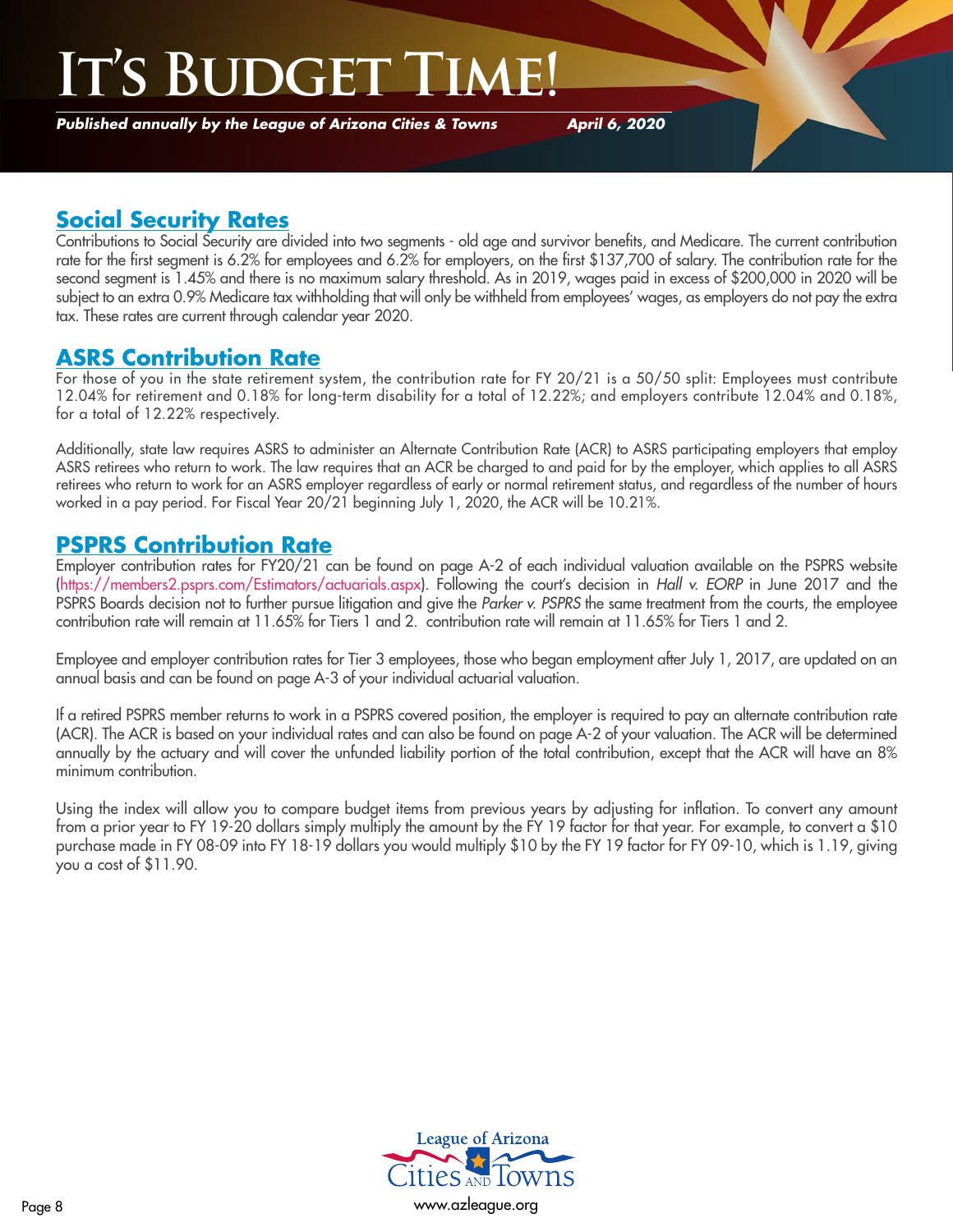*Published annually by the League of Arizona Cities & Towns*

*April 6, 2020*

## **Consumer Price Index**

In preparing your budget it may be useful to compare previously budgeted items with the ones anticipated for the upcoming fiscal year. To aid you in doing this, listed below is the consumer price index for the United States West Urban Areas. The index is published by the United States Department of Labor, Bureau of Labor Statistics.

Using the index allows you to compare budget items from previous years by adjusting for inflation. To convert any amount from a prior year to FY 19/20 dollars simply multiply the amount by the FY 20 Factor for the prior fiscal year. For example, to convert a \$100 purchase made in FY 13/14 into FY 19/20 dollars, multiply \$100 by the FY 20 Factor related to FY 13/14, which is 1.14, giving you a cost of \$114.00 in FY 19/20 dollars.

| <b>Fiscal Year</b> | Index for all items | FY 20 Factor |
|--------------------|---------------------|--------------|
| FY 10/11           | 227.485             | 1.21         |
| FY 11/12           | 232.376             | 1.18         |
| FY 12/13           | 235.824             | 1.16         |
| FY 13/14           | 240.215             | 1.14         |
| FY 14/15           | 243.015             | 1.13         |
| FY 15/16           | 247.705             | 1.11         |
| FY 16/17           | 254.738             | 1.08         |
| FY 17/18           | 263.263             | 1.04         |
| FY 18/19           | 270.350             | 1.02         |
| FY 19/20           | 274.412             |              |

## **West Urban Areas Consumer Price Index (1982-84 = 100)**

We hope the information in this report will be of use to you in the preparation of your budget. If you have any questions, contact René Guillen, Deputy Director, at (602) 258-5786 or via email at <rguillen@azleague.org>

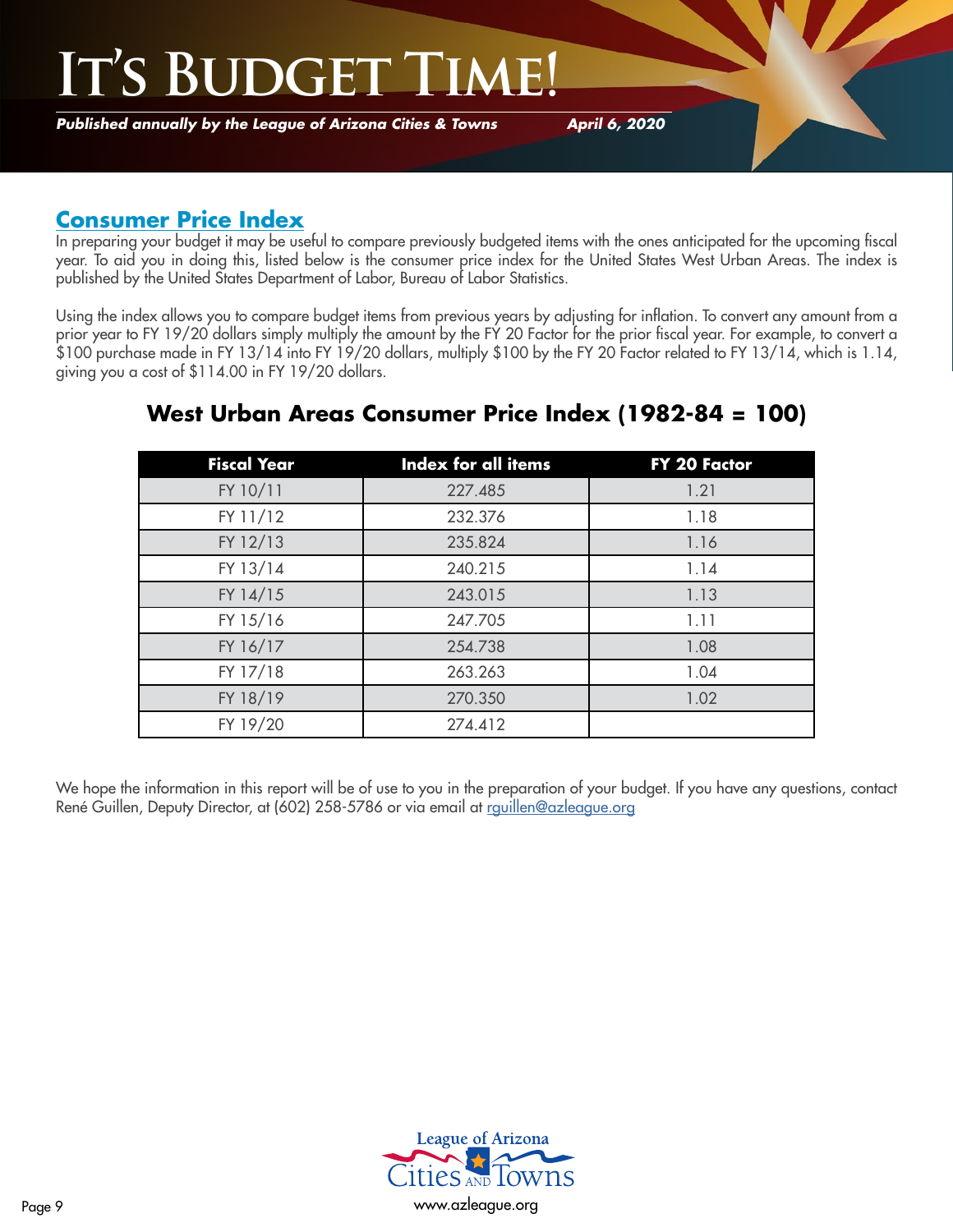*Published annually by the League of Arizona Cities & Towns*

*April 6, 2020*

## **2020-2021 Budget Calendar**

| <b>Action</b>                                                                                                                                                                                                                                                                                            | Deadline w/o<br><b>Property Tax</b> | <b>Suggested Dates With</b><br><b>Property Tax</b> |
|----------------------------------------------------------------------------------------------------------------------------------------------------------------------------------------------------------------------------------------------------------------------------------------------------------|-------------------------------------|----------------------------------------------------|
| 1. Compile pertinent budget information.                                                                                                                                                                                                                                                                 | None                                | None                                               |
| 2. Distribute budget instructions, information and work<br>sheets to department heads. (A general meeting with<br>department heads could be held at this time if desired.)                                                                                                                               | None                                | None                                               |
| 3. Complete compilation of the upcoming fiscal year's<br>revenue estimates including debt service requirements, etc.                                                                                                                                                                                     | None                                | None                                               |
| 4. Submit departmental budget estimates to appropriate<br>reviewing official or office. Review of departmental<br>budgets and revenue estimates by appropriate<br>reviewing official or office. (An individual hearing with<br>each department head may be held in conjunction with<br>the review step.) | None                                | None                                               |
| 5. Make approved changes and prepare summary of<br>tentative budget.                                                                                                                                                                                                                                     | None                                | None                                               |
| 6. Begin preparation of proposed budget.                                                                                                                                                                                                                                                                 | None                                | None                                               |
| 7. Receive from the county assessor certified property<br>values necessary to calculate the property tax levy<br>limit and the final levy limit worksheet.<br>(A.R.S. §42-17052)                                                                                                                         | N/A                                 | On or before<br>February 10 of the<br>tax year     |
| 8. Notify the Property Tax Oversight Commission as to<br>agreement or disagreement with the property tax levy<br>limit. (A.R.S. §42-17054)                                                                                                                                                               | N/A                                 | Within 10 days of<br>receiving values              |
| 9. Make the property values provided by the county<br>assessor available for public inspection.<br>(A.R.S. §42-17055)                                                                                                                                                                                    | On or before<br>February 15         | On or before<br>February 15                        |
| 10. Deliver proposed budget to city council for review.                                                                                                                                                                                                                                                  | None                                | None                                               |
| 11. Post notice on the city/town website that council will<br>consider an increase in the property tax rate on the<br>date of the property tax levy hearing, not less than<br>60 days before the hearing. (A.R.S. §9-499.15)                                                                             | N/A                                 | NLT June 18                                        |
| 12. Submit information on involuntary tort judgments and<br>appropriate documentation to the Property Tax<br>Oversight Commission for consideration, if necessary.<br>(A.A.C. 15-12-202)                                                                                                                 | N/A                                 | July 1                                             |